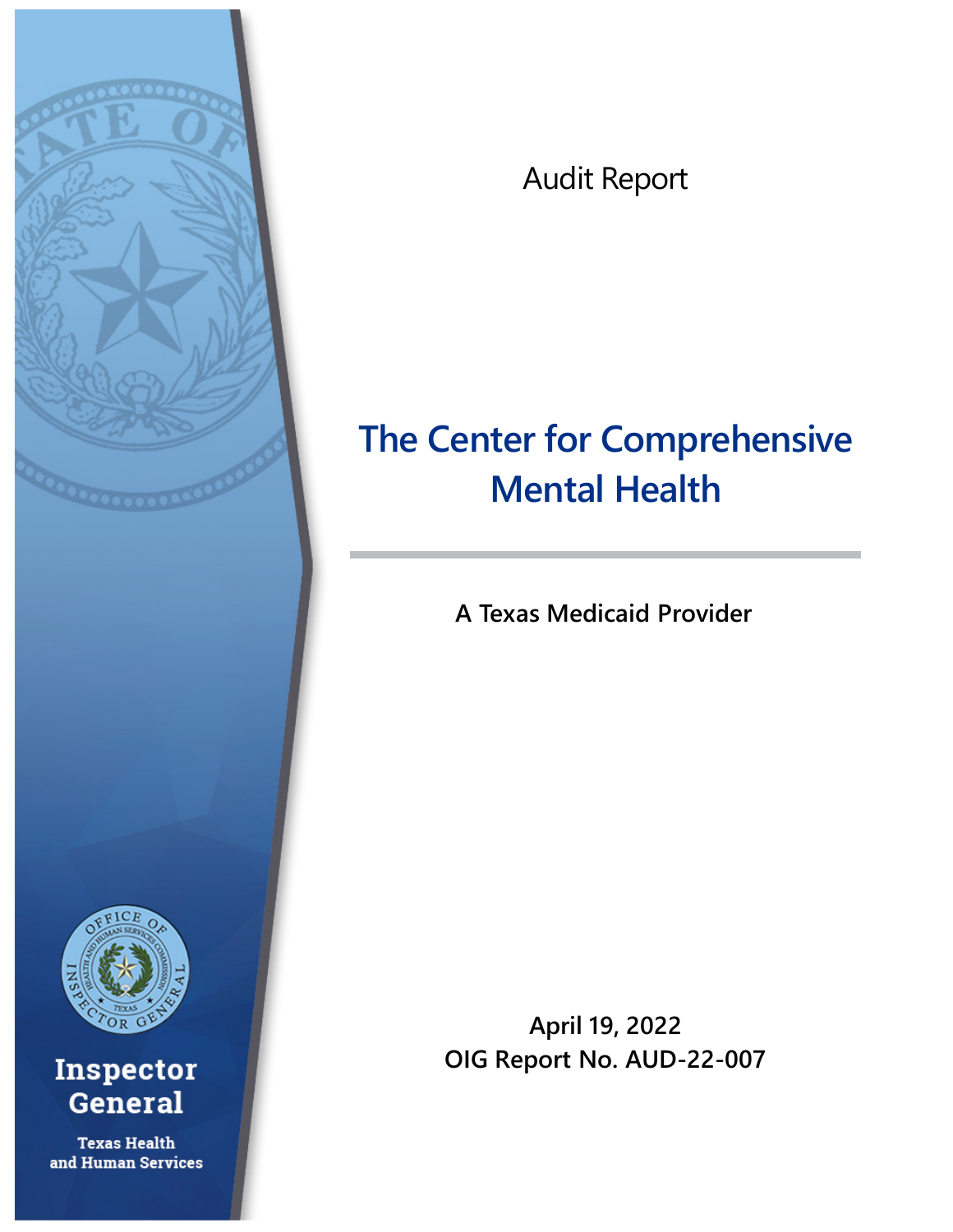

**The Center for Comprehensive Mental Health**

A Texas Medicaid Provider

# **Results in Brief**

#### **Why OIG Conducted This Audit**

The Texas Health and Human Services (HHS) Office of Inspector General Audit and Inspections Division (OIG Audit) conducted an audit of telemedicine services provided by the Center for Comprehensive Mental Health (the Center). During the audit scope, which covered the period from June 1, 2020, through May 31, 2021, the Center was paid \$21,158 for 307 Medicaid managed care claims for evaluation and management services provided via telemedicine with add-on codes for psychotherapy.

The COVID-19 pandemic prompted an increased use of telemedicine to connect providers with their patients, and the state of Texas adopted waivers and changes to ease technology restrictions and expand the number of Medicaid services available through telemedicine.

OIG Audit initiated this audit of the Center due to the risk associated with telemedicine claims for evaluation and management with add-on psychotherapy services as these services must be (a) significant and separately identifiable and (b) medical services that would be billable if provided in person.

#### **Conclusion**

The Center for Comprehensive Mental Health (the Center) provided psychiatric services to its patients via telemedicine; however, the Center incorrectly billed for services that it provided for evaluation and management and add-on psychotherapy services. As a result, the Center was overpaid \$936.02. Additionally, the Center did not provide its patients with written or electronic privacy practice notifications prior to evaluation or treatment as required.

#### **Key Results**

The Center's physician, who is licensed to provide medical services in Texas, provided behavioral health services in the same manner as those in a traditional in-person setting as required. However, for 30 claims tested, the Center did not always bill the appropriate Current Procedural Terminology (CPT) codes based on time duration parameters for telemedicine evaluation and management services with add-on psychotherapy services. As a result of the Center's incorrect billing, the Center received an overpayment of \$936.02 for telemedicine evaluation and management services with add-on psychotherapy services. Figure 1 details the amount overpaid to the Center by service type.

#### **Figure 1: Amount Overpaid to the Center by Service Type**



Source: OIG Audit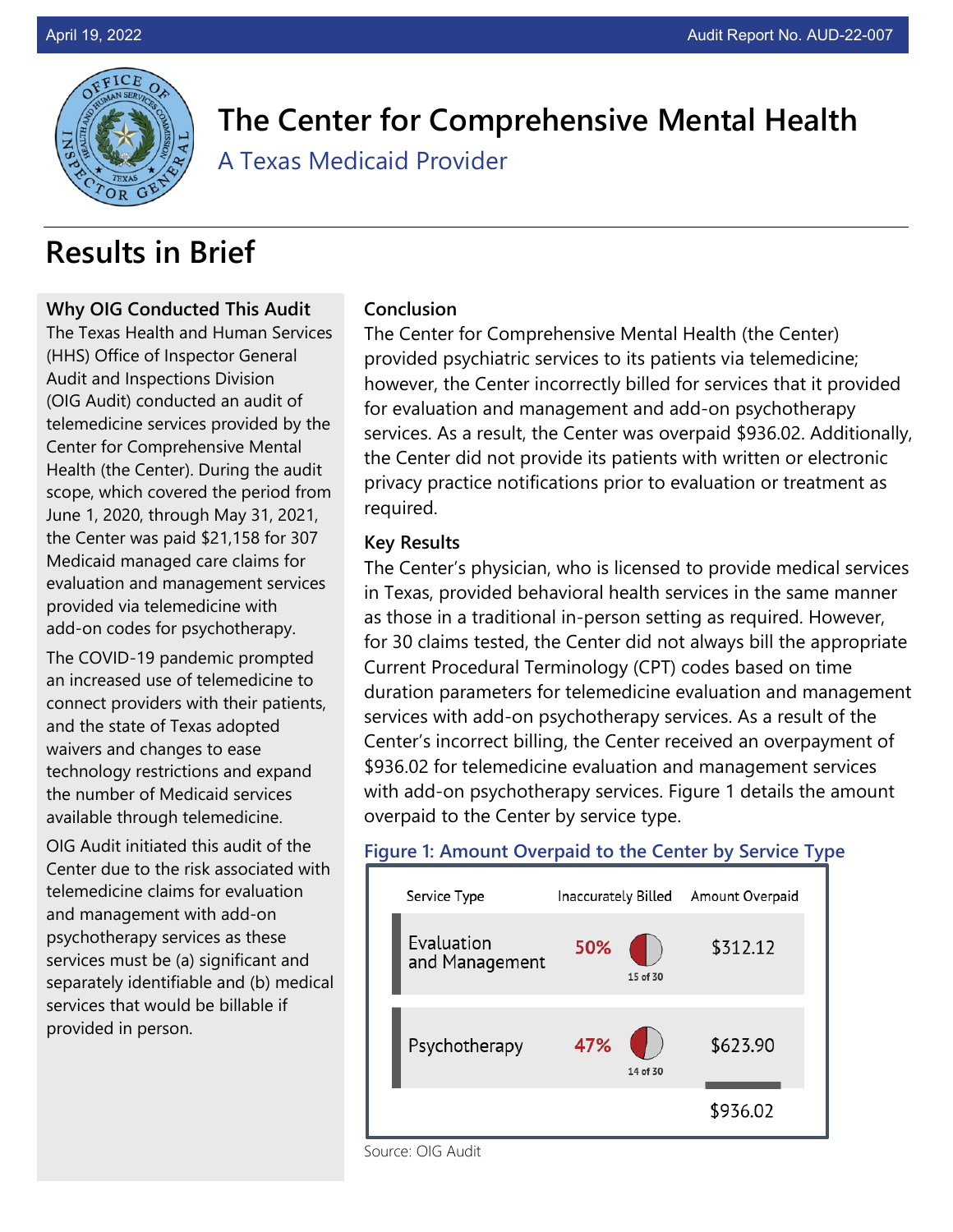#### **Summary of Review**

The audit objective was to determine whether telemedicine services provided by the Center during the COVID-19 waiver period (a) were billed accurately and (b) followed applicable requirements.

The audit scope includes Medicaid managed care telemedicine claims paid for evaluation and management services with add-on psychotherapy services for the period from June 1, 2020, through May 31, 2021, as well as a review of relevant internal controls.

#### **Background**

The Center provides psychiatric, psychological, and counseling services from its office in McAllen, Texas. This audit focused on evaluation and management and psychotherapy telemedicine services provided to Texas Medicaid members through the State of Texas Access Reform (STAR), STAR Kids, and STAR+PLUS programs.

Telemedicine is a health care service that is (a) delivered by a physician licensed in the state of Texas, or a health care professional acting under the delegation and supervision of a physician licensed in Texas, acting within the scope of the physician's or health care professional's license, (b) provided to a patient at a different physical location than the physician or health care professional, and (c) provided using telecommunications or information technology.

#### **Management Response**

The Center agreed, although it considered the interpretation strict, and indicated corrective actions would be fully implemented by December 2022.

For more information, contact: **[OIGAuditReports@hhs.texas.gov](mailto:OIGAuditReports@hhs.texas.gov)** 

The Center must return a total of \$936.02 to the state of Texas for services that were overpaid.

Figure 2 details the length of each telemedicine visit by percentage compared to CPT time duration parameters. For example, psychotherapy CPT code 90833 has a minimum duration of 16 minutes. If the recorded time spent by the provider on psychotherapy services was 4 minutes, the visit would be identified in Figure 2 as less than 25.1 percent of the required time met during the visit.





\* Telemedicine visits identified as 100 percent or more met or exceeded the identified time duration. Source: OIG Audit

In addition, for 29 claims tested, the Center did not provide its patients with written or electronic privacy practice notifications prior to evaluation or treatment via telemedicine services as required.

#### **Recommendations**

In addition to returning \$936.02 to the state of Texas, the Center should implement processes to ensure that (a) claims for services billed as time-based CPT codes are based on the actual length of services provided and (b) medical records include documentation to support the CPT codes billed.

Additionally, the Center should provide patients with written or electronic notification of its privacy practices prior to evaluation or treatment via telemedicine services.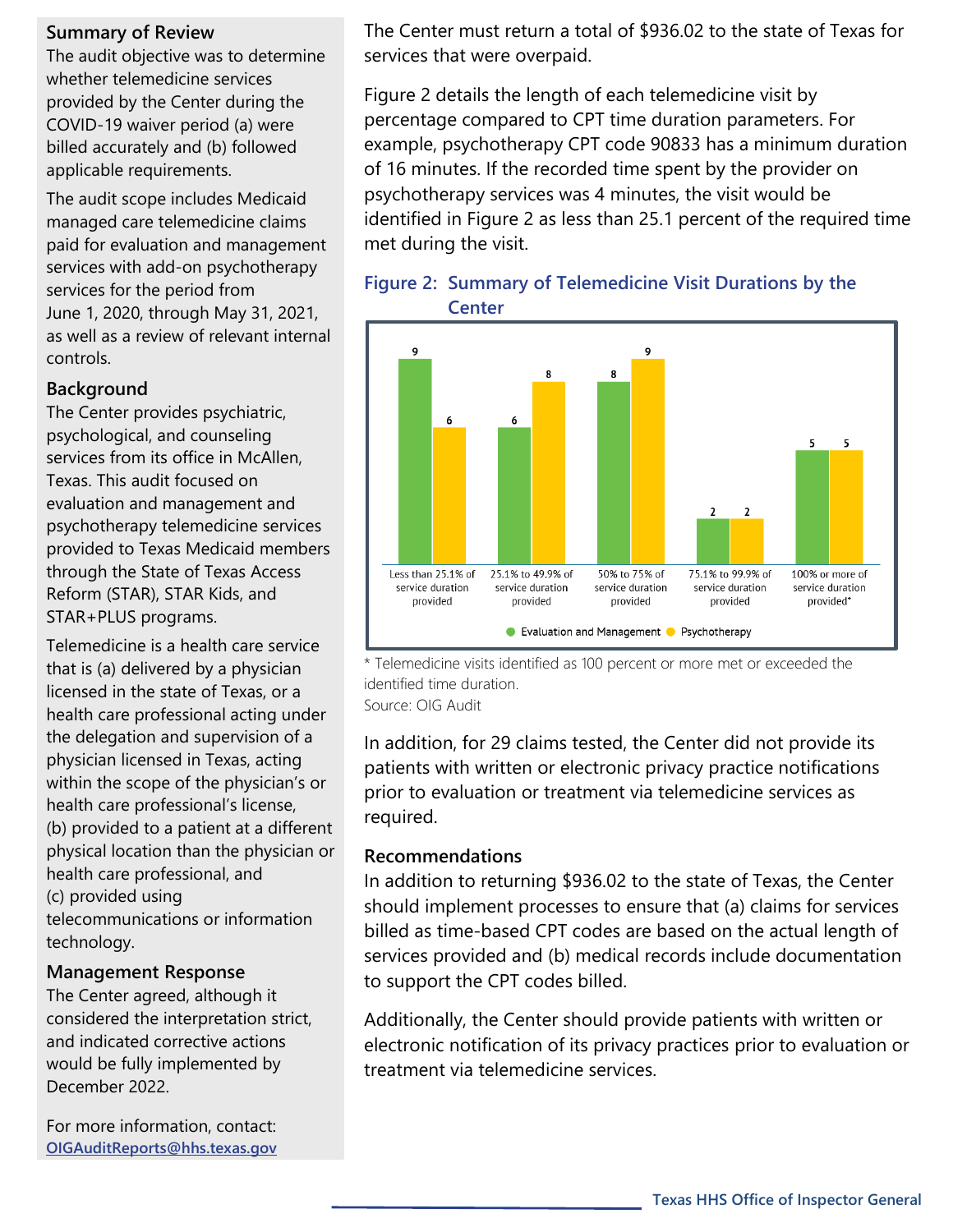# **Table of Contents**

| <b>Overall Conclusion</b>                                                                                                                          | 1  |
|----------------------------------------------------------------------------------------------------------------------------------------------------|----|
| Objective and Scope                                                                                                                                | 1  |
|                                                                                                                                                    |    |
| Chapter 1: The Center Did Not Always Bill the Appropriate<br><b>CPT Codes for Evaluation and Management Services</b><br>and Psychotherapy Services | 6  |
| Chapter 2: The Center Did Not Notify Patients<br><b>About Its Privacy Practices</b>                                                                | 11 |
|                                                                                                                                                    | 13 |
| A: Objective, Scope, and Criteria                                                                                                                  | 13 |
| Methodology and Data Reliability<br>B:                                                                                                             | 14 |
| C: Resources for Additional Information                                                                                                            | 15 |
| <b>Report Team and Distribution</b><br>D:                                                                                                          | 16 |
| E: OIG Mission, Leadership, and Contact Information                                                                                                | 18 |

OIG Audit Report No. AUD-22-007: The Center for Comprehensive Mental Health – Telemedicine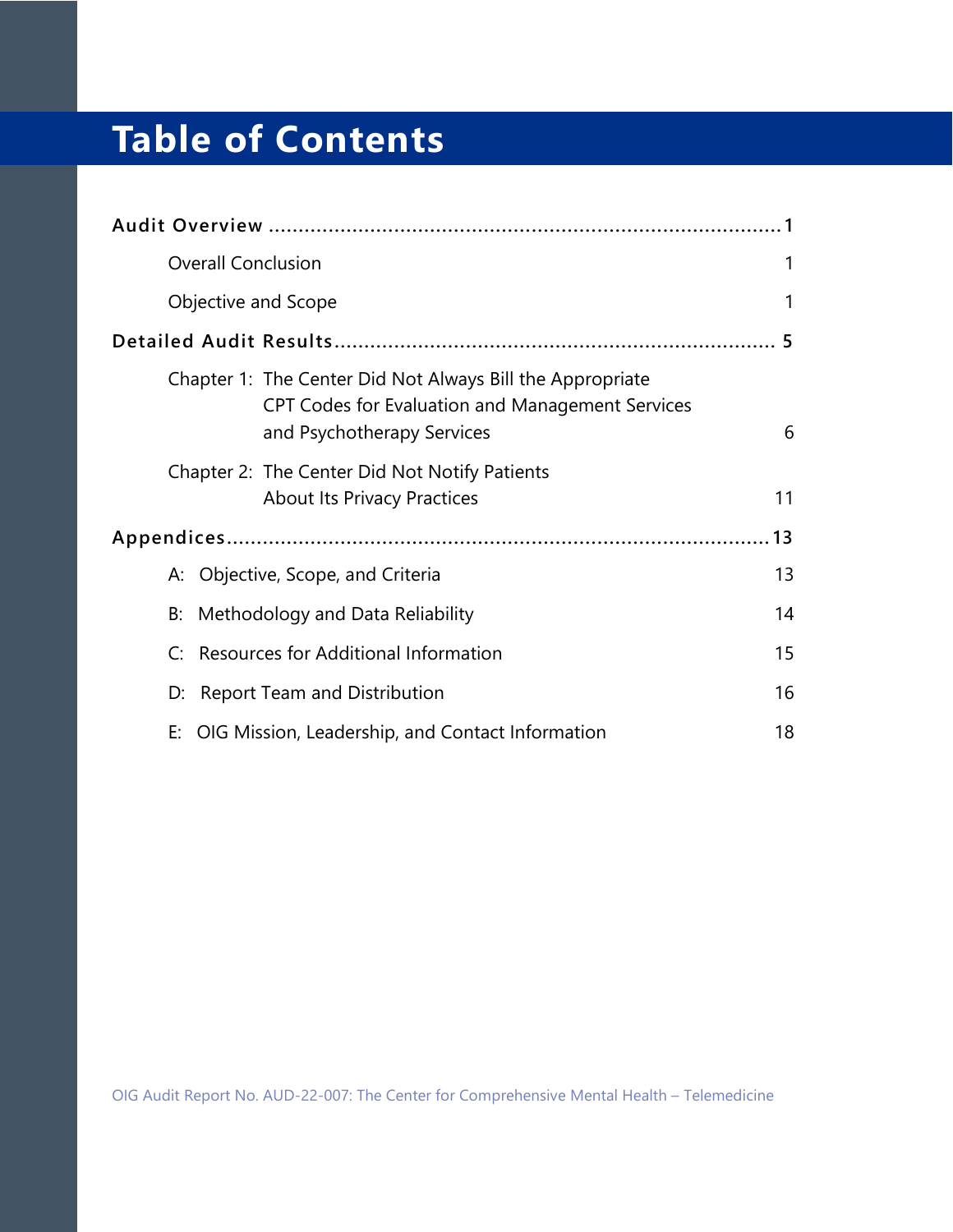# <span id="page-4-0"></span>**Audit Overview**

## <span id="page-4-1"></span>**Overall Conclusion**

<span id="page-4-2"></span>The Center for Comprehensive Mental Health (the Center) provided psychiatric services to its patients via telemedicine; however, the Center incorrectly billed for services that it provided for evaluation and management<sup>[1](#page-4-3)</sup> and add-on psychotherapy services.<sup>[2](#page-4-4)</sup> As a result, the Center was overpaid and must return a total of \$936.02 to the state of Texas. Additionally, the Center did not provide its patients with written or electronic privacy practice notifications prior to evaluation or treatment as required.<sup>[3](#page-4-5)</sup>

## **Key Audit Results**

The Center's physician, who is licensed to provide medical services in Texas, provided behavioral health services in the same manner as those in a traditional in-person setting as required. [4](#page-4-6) However,

#### **Objective**

The audit objective was to determine whether telemedicine services provided by the Center during the COVID-19 waiver period (a) were billed accurately and (b) followed applicable requirements.

#### **Scope**

The audit scope includes Medicaid managed care telemedicine claims paid for evaluation and management services with add-on psychotherapy services for the period from June 1, 2020, through May 31, 2021, as well as a review of relevant internal controls.

the Center did not always bill the appropriate Current Procedural Terminology  $(CPT)$  codes<sup>[5](#page-4-7)</sup> based on time duration for telemedicine evaluation and

<span id="page-4-3"></span><sup>&</sup>lt;sup>1</sup> Evaluation and management services are cognitive services in which a physician or other qualified health care professional diagnoses and treats illness or injury.

<span id="page-4-4"></span><sup>&</sup>lt;sup>2</sup> Psychotherapy, or talk therapy, is a way to help people with a broad variety of mental illnesses and emotional difficulties.

<span id="page-4-5"></span><sup>3</sup> 22 Tex. Admin. Code § 174.4(1) (Nov. 26, 2017).

<span id="page-4-6"></span><sup>4</sup> 22 Tex. Admin. Code § 174.9(1) and (4) (Nov. 26, 2017).

<span id="page-4-7"></span><sup>5</sup> CPT codes are medical codes used primarily to identify medical services and procedures furnished by qualified health care professionals.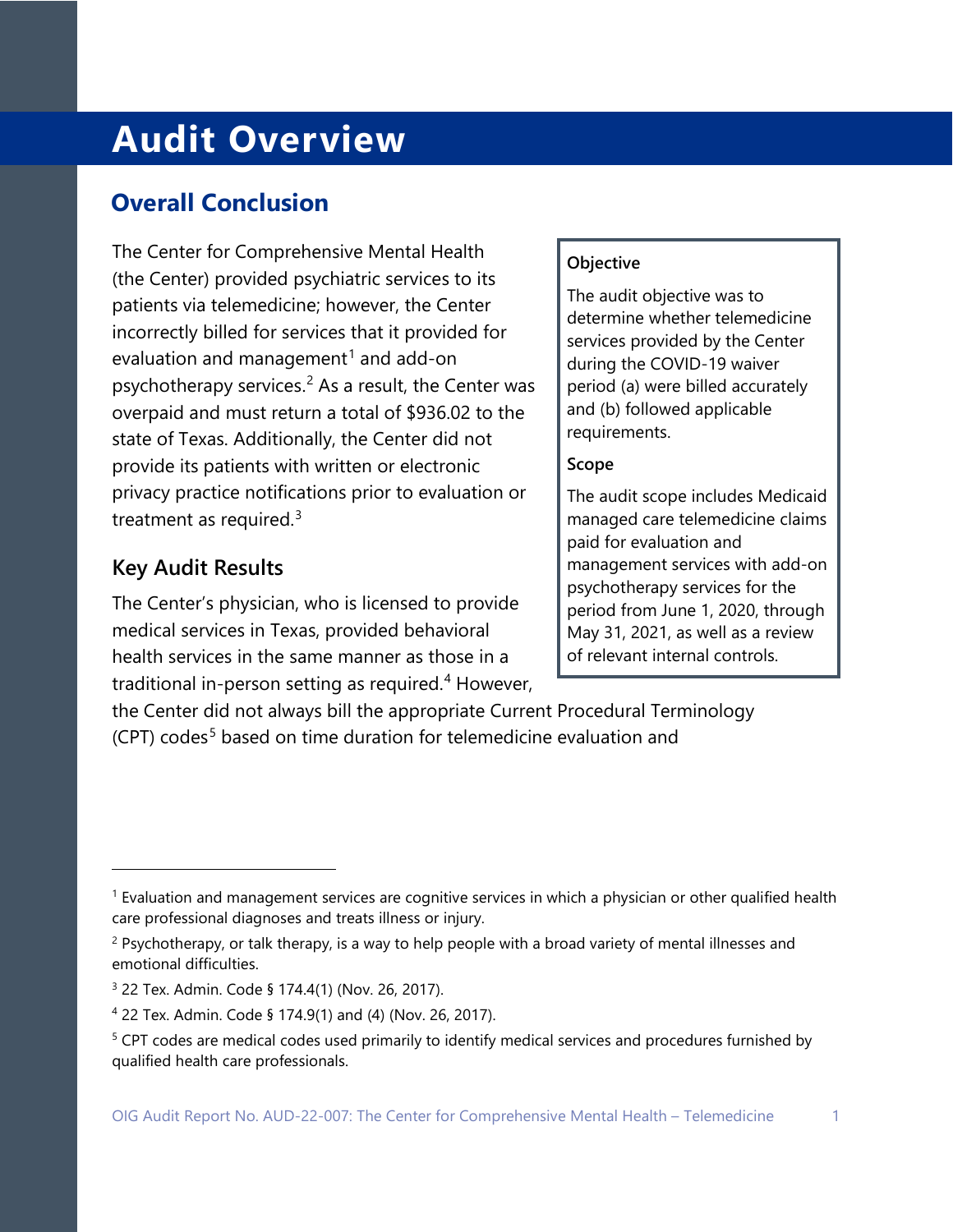management services with add-on psychotherapy services.<sup>[6](#page-5-0)</sup> As a result of the Center's incorrect billing, the Center received an overpayment of \$936.02 for telemedicine evaluation and management services with add-on psychotherapy services.

In addition, the Center did not provide its patients with written or electronic privacy practice notifications prior to evaluation or treatment via telemedicine services as required. As a result, the Center's patients may be unaware of risks to unauthorized access to their sensitive and confidential information.

#### **What Prompted This Audit**

The COVID-19 pandemic prompted an increased use of telemedicine to connect providers with their patients, and the state of Texas adopted waivers and changes to ease technology restrictions and expand the number of Medicaid services available through telemedicine. OIG Audit recognizes the unique challenges that the Center faced as a result of COVID-19, which occurred during the audit scope period.

The Texas Health and Human Services (HHS) Office of Inspector General Audit and Inspections Division (OIG Audit) offered recommendations to the Center, which, if implemented, will help ensure compliance with all applicable requirements.

The "Detailed Audit Results" section of this report presents additional information about the audit results. In addition, audit issues identified in this report may be subject to liquidated damages or OIG administrative enforcement measures,<sup>[7](#page-5-1)</sup> including administrative penalties.<sup>[8](#page-5-2)</sup>

OIG Audit presented preliminary audit results, issues, and recommendations to the Center in a draft report dated March 24, 2022. The Center agreed with the audit recommendations, although it considered the interpretation strict, and indicated corrective actions would be fully implemented by December 2022. The Center's management responses are included in the report following each recommendation.

<span id="page-5-0"></span><sup>6</sup> American Medical Association, *CPT 2020 Professional Edition* (2020) and *CPT 2021 Professional Edition* (2021).

<span id="page-5-1"></span><sup>7</sup> 1 Tex. Admin. Code § 371.1603 (May 20, 2020).

<span id="page-5-2"></span><sup>8</sup> Tex. Hum. Res. Code § 32.039 (Apr. 2, 2015).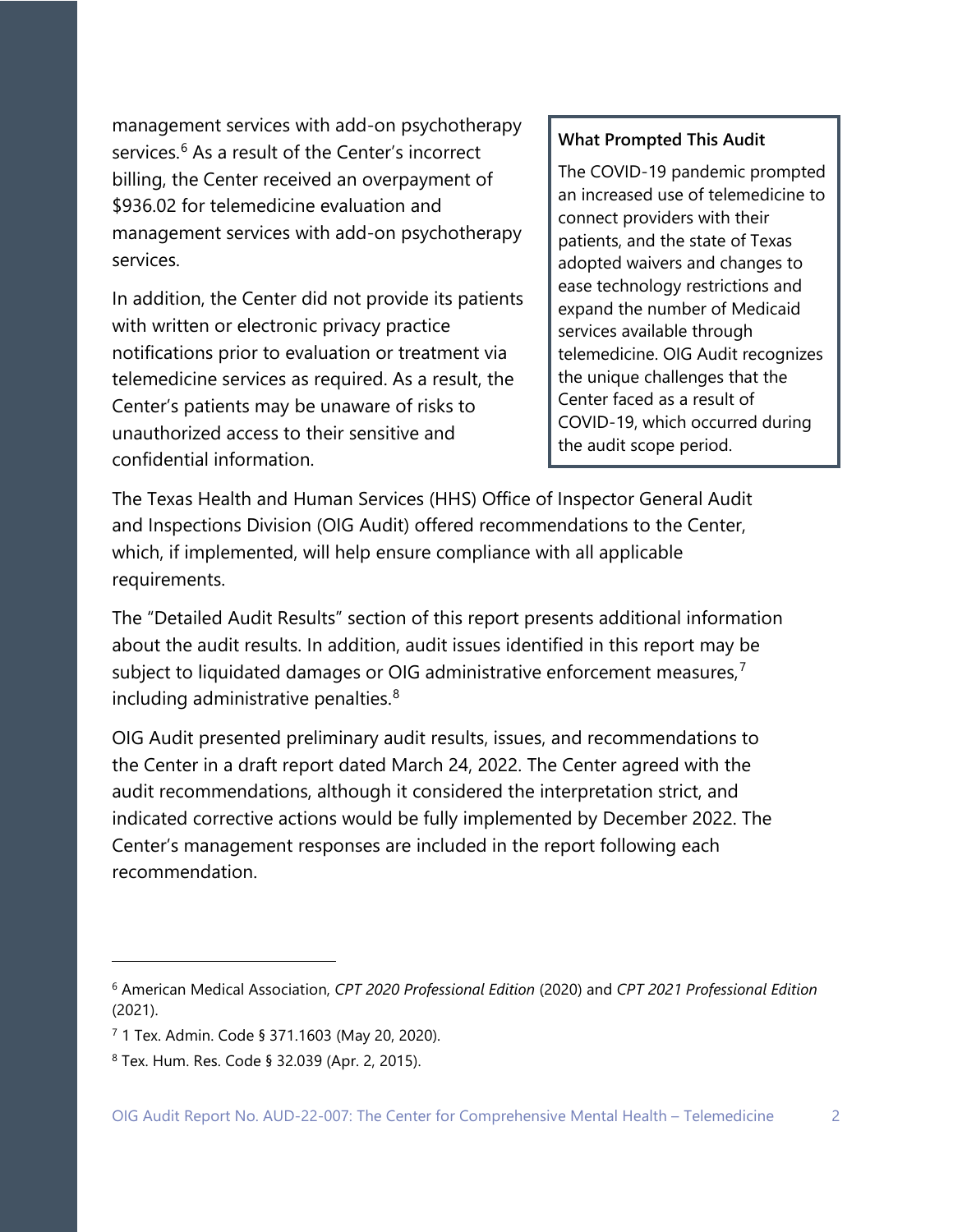OIG Audit thanks management and staff at the Center for their cooperation and assistance during this audit.

## **Key Program Data**

Telemedicine is a health care service that is (a) delivered by a physician licensed in the state of Texas, or a health care professional acting under the delegation and supervision of a physician licensed in Texas, acting within the scope of the physician's or health care professional's license, (b) provided to a patient at a different physical location than the physician or health care professional, and (c) provided using telecommunications or information technology. Figure 1 summarizes the characteristics of telemedicine.



#### **Figure 1: Characteristics of Telemedicine**

Source: Texas Occupations Code § 111.001(4) (May 27, 2017)

The Center provides psychiatric, psychological, and counseling services from its office in McAllen, Texas. This audit focused on evaluation and management and psychotherapy telemedicine services provided to Texas Medicaid members through the State of Texas Access Reform (STAR), STAR Kids, and STAR+PLUS programs.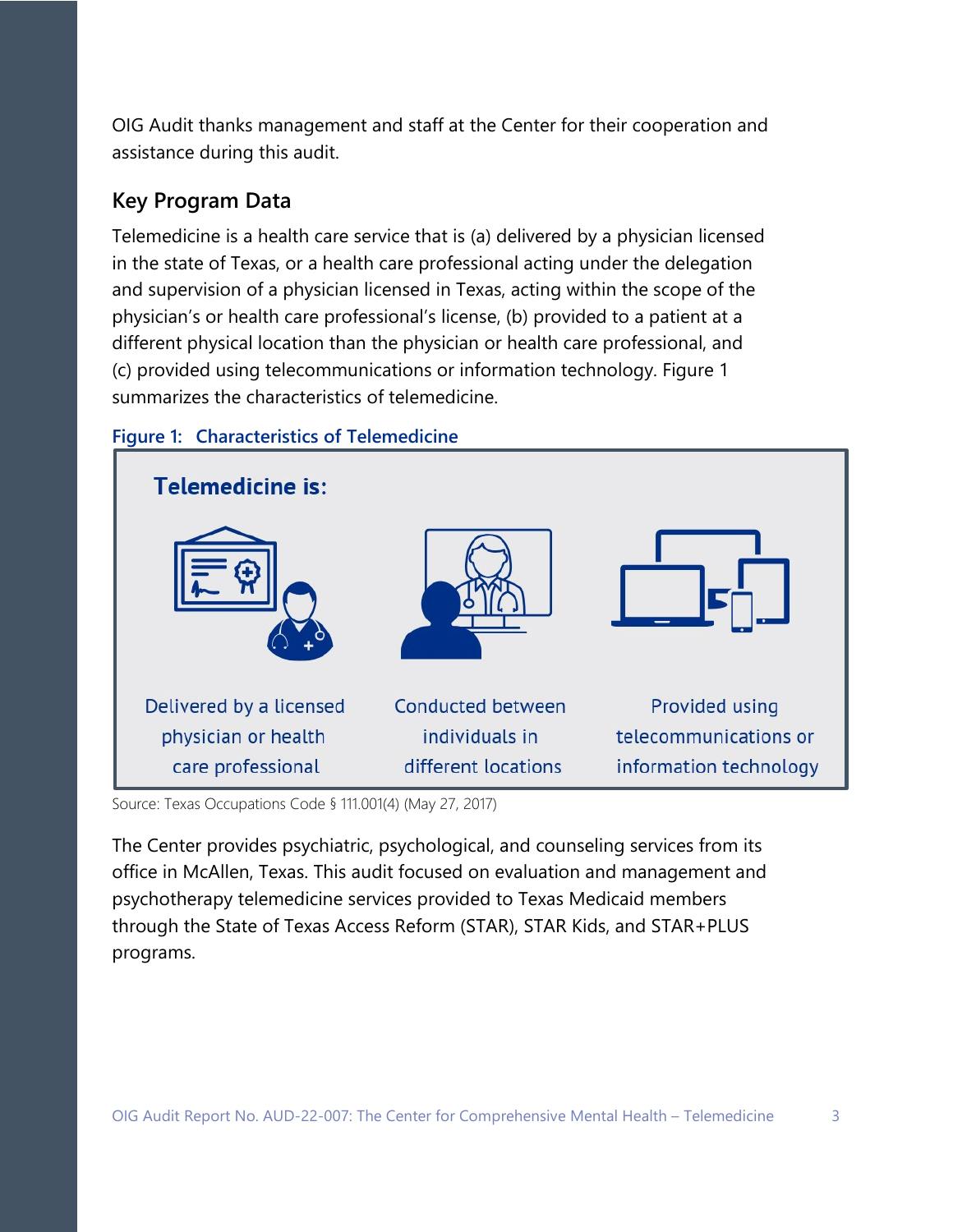During the audit scope, which covered the period from June 1, 2020, through May 31, 2021, the Center was paid \$21,158 for 307 Medicaid managed care claims for evaluation and management services provided via telemedicine with add-on codes for psychotherapy. Table 1 details the amounts paid to the Center by service type.

| <b>Service Type</b>              | <b>Amount</b> |
|----------------------------------|---------------|
| <b>Evaluation and Management</b> | \$11,923.57   |
| Psychotherapy                    | 9,234.84      |
| Total                            | \$21,158.41   |

#### **Table 1: Amount Paid to the Center for Telemedicine Services by Service Type**

Source: OIG Audit

## **Auditing Standards**

#### **Generally Accepted Government Auditing Standards**

We conducted this performance audit in accordance with generally accepted government auditing standards. Those standards require that we plan and perform the audit to obtain sufficient, appropriate evidence to provide a reasonable basis for our findings and conclusions based on our audit objectives. We believe that the evidence obtained provides a reasonable basis for our findings and conclusions based on our audit objectives.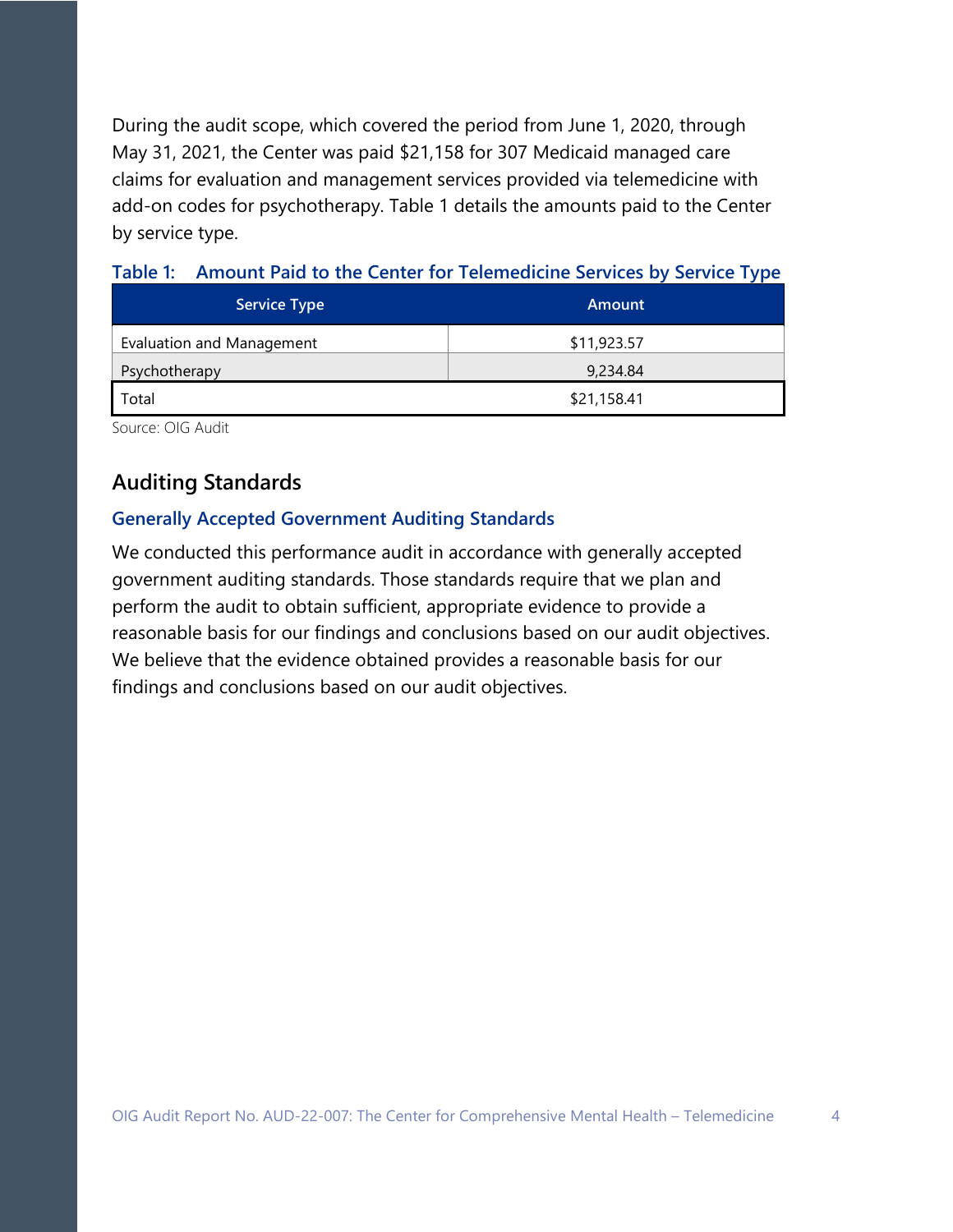# <span id="page-8-0"></span>**Detailed Audit Results**

OIG Audit reviewed a sample of 30 paid telemedicine claims for evaluation and management services with add-on psychotherapy services with dates of services from June 1, 2020, through May 31, 2021.

For each claim tested, the Center had (a) a physician licensed to provide medical services in Texas and (b) provided behavioral health services in the same manner as those in a traditional in-person setting as required. $^9$  $^9$ 

The following sections of this report provide additional detail about the instances of noncompliance identified by OIG Audit.

<span id="page-8-1"></span><sup>9</sup> 22 Tex. Admin. Code § 174.9(4) (Nov. 26, 2017).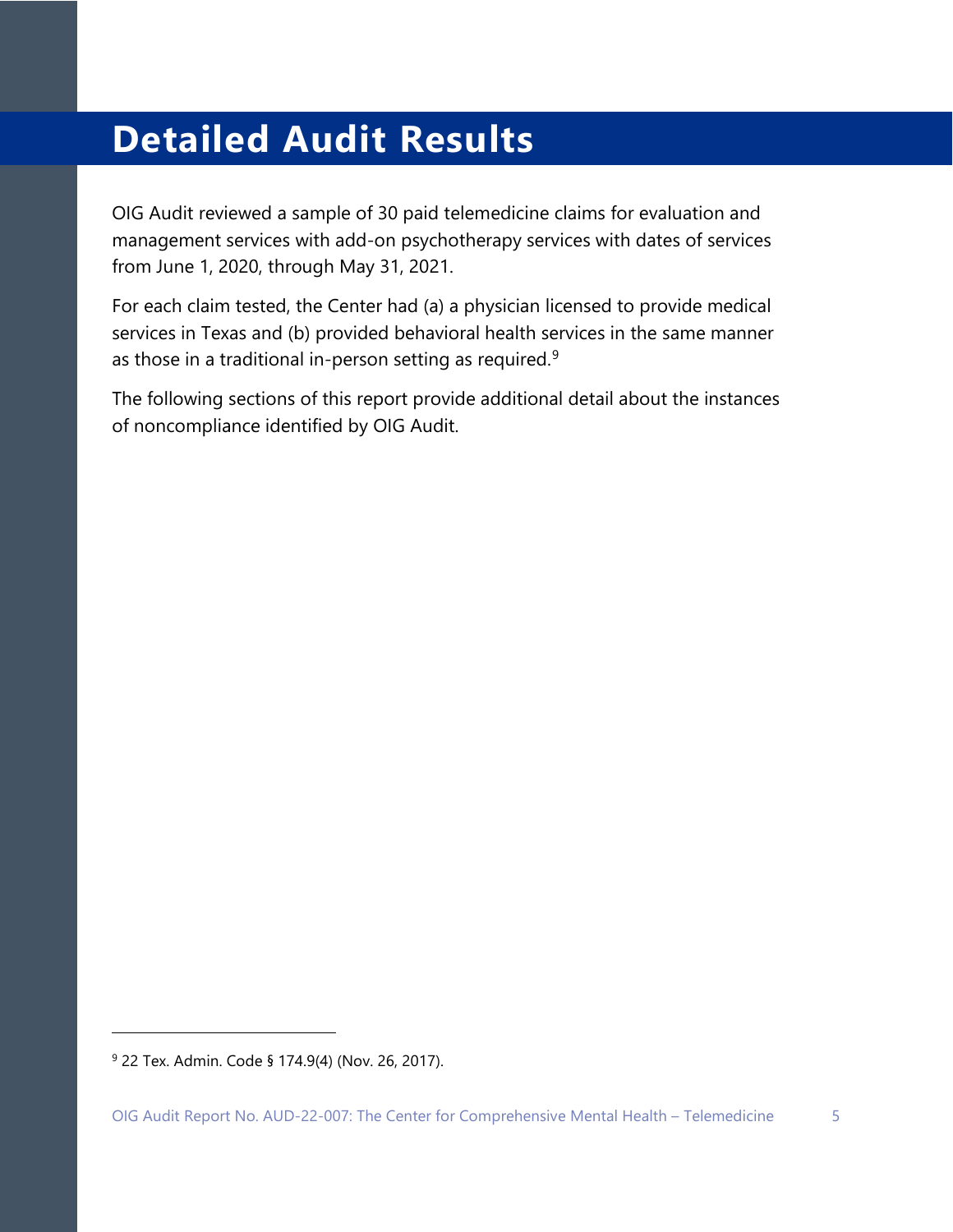# <span id="page-9-0"></span>**Chapter 1: The Center Did Not Always Bill the Appropriate CPT Codes for Evaluation and Management Services and Psychotherapy Services**

The Center's medical records and time stamps from its telemedicine software platform logs did not always support the CPT codes billed based on time duration of services, which resulted in overpayments totaling \$936.02. Texas Administrative Code requires that CPT billing codes reported on health insurance claim forms be supported by documentation in the medical record to substantiate the time-based CPT codes billed.<sup>[10](#page-9-1)</sup>

Specifically, for 15 of 30 (50.0 percent) claims tested, the Center's documentation did not support the time spent on evaluation and management<sup>[11](#page-9-2)</sup> services billed. For 14 of 30 (46.7 percent) claims tested, the Center's documentation did not support the time spent on psychotherapy<sup>[12](#page-9-3)</sup> services billed. Figure 2 on the following page details the amount overpaid to the Center by service type.

<span id="page-9-1"></span><sup>10</sup> 22 Tex. Admin. Code § 165.1(a)(9) (Nov. 10, 2019).

<span id="page-9-2"></span><sup>&</sup>lt;sup>11</sup> Prior to January 1, 2021, evaluation and management services did not have a minimum time but used a "typical" time determination. OIG Audit used the identified "typical" time plus a 50 percent time buffer for testing claims prior to January 1, 2021, for evaluation and management services.

<span id="page-9-3"></span><sup>&</sup>lt;sup>12</sup> Prior to and after January 1, 2021, psychotherapy services had a minimum time requirement for services. OIG Audit used the minimum time requirement plus a 50 percent time buffer for testing claims prior to and after January 1, 2021, for psychotherapy services.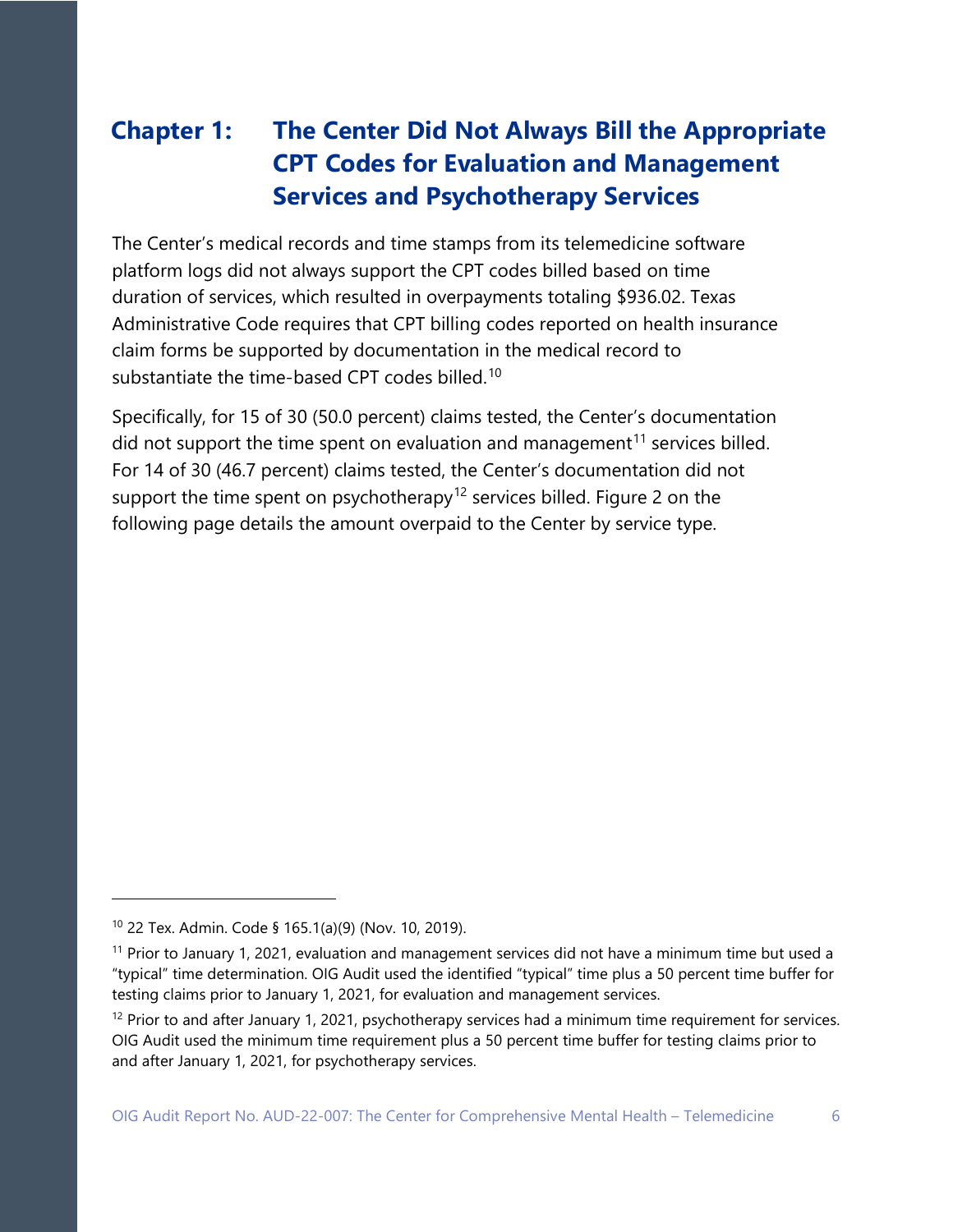

### **Figure 2: Amount Overpaid to the Center by Service Type**

Source: OIG Audit

Table 2 summarizes the time duration parameters for the evaluation and management and psychotherapy CPT codes utilized by the Center for the claims tested.

|  | Table 2: Time Duration Parameters and Rates by CPT Code |  |  |
|--|---------------------------------------------------------|--|--|
|--|---------------------------------------------------------|--|--|

| <b>CPT Code</b>                      | <b>Time Duration</b><br>(Mar. 1, 2020 - Dec. 31, 2020) | Time Duration<br>(Effective Jan. 1, 2021) | Rate    |
|--------------------------------------|--------------------------------------------------------|-------------------------------------------|---------|
| Evaluation and<br>Management (99213) | 15 minutes                                             | 20-29 minutes                             | \$33.27 |
| Evaluation and<br>Management (99214) | 25 minutes                                             | 30-39 minutes                             | 46.73   |
| Psychotherapy (90833)                | 16-37 minutes                                          | 16-37 minutes                             | 52.66   |
| Psychotherapy (90836)                | 38-52 minutes                                          | 38-52 minutes                             | 66.56   |

Source: American Medical Association, *CPT 2020 Professional Edition* (2020) and *CPT 2021 Professional Edition* (2021) and Texas Medicaid and Healthcare Partnership, "Texas Medicaid Fee Schedule – Physician" (Apr. 15, 2020, through Apr. 15, 2021)

The Center did not always conduct telemedicine visits for evaluation and management and psychotherapy services within the time duration parameters of the CPT code billed. For the purposes of this audit, exceptions identified for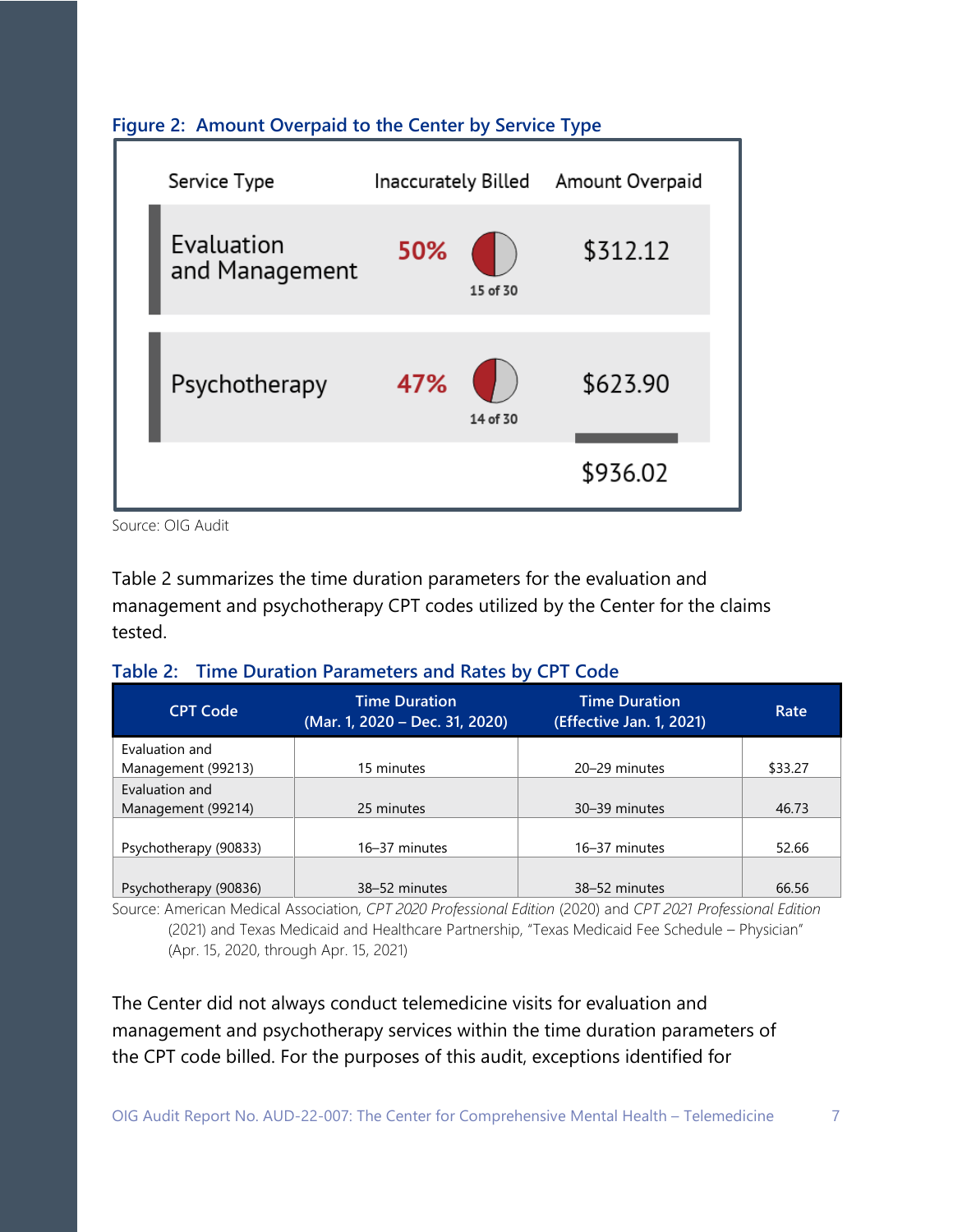recovery represent instances when the time identified within the Center's medical records and telemedicine software platform logs did not support at least 50 percent of the time duration identified by the CPT code billed for either evaluation and management services or psychotherapy services. To determine the recoupment amount, OIG Audit utilized another CPT code's rate, when one was eligible, to offset the original payment received by the Center.

Figure 3 details the length of each telemedicine visit by percentage compared to CPT time duration parameters. For example, psychotherapy CPT code 90833 has a minimum duration of 16 minutes. If the recorded time spent by the provider on psychotherapy services was 4 minutes, the visit would be identified in Figure 3 as less than 25.1 percent of the required time met during the visit.



**Figure 3: Summary of Telemedicine Visit Durations by the Center**

\* Telemedicine visits identified as 100 percent or more met or exceeded the identified time duration. Source: OIG Audit

The Center's incorrect billing occurred because it did not have adequate controls in place to ensure application of appropriate time-based CPT codes for the evaluation and management services and psychotherapy services provided.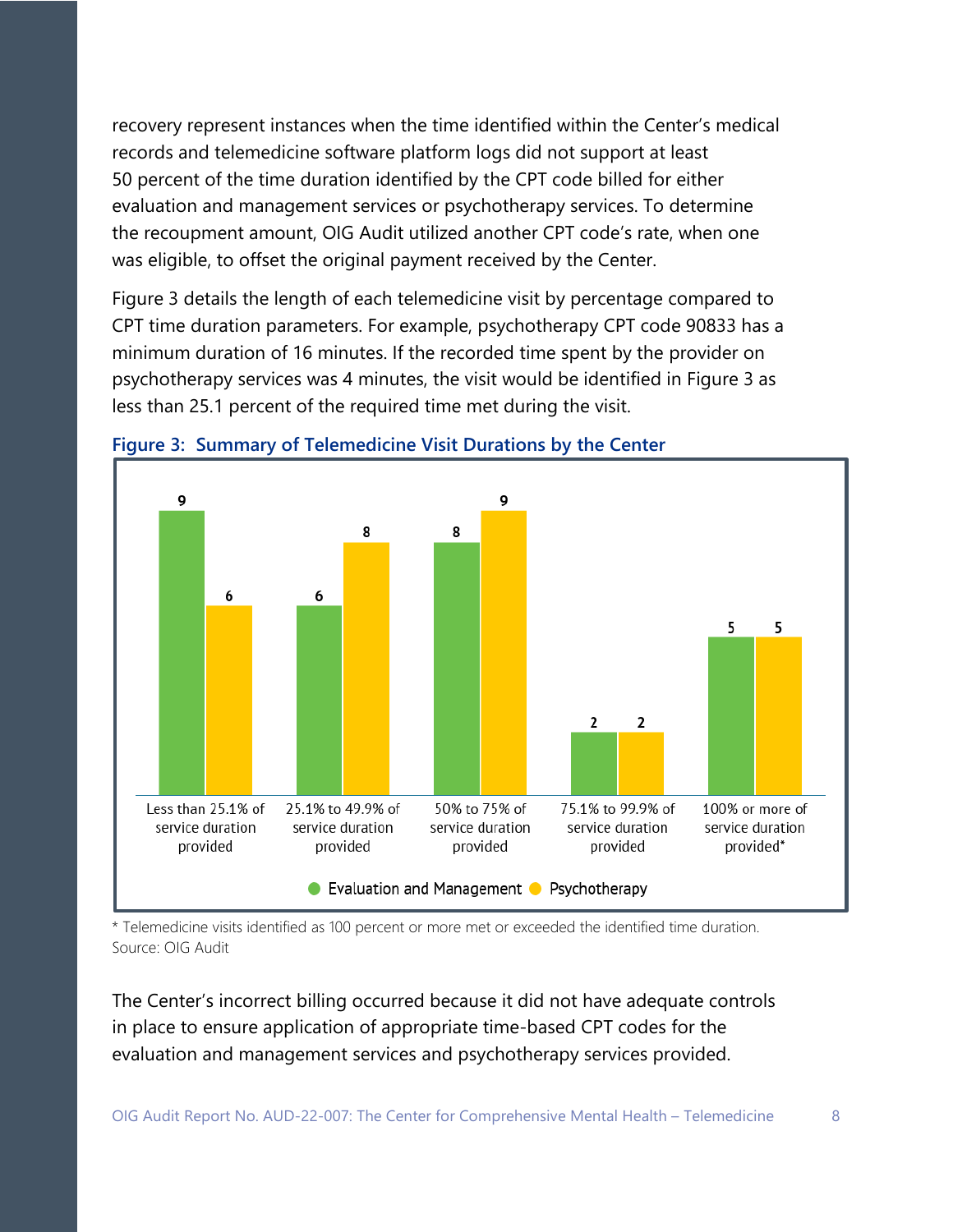## **Recommendation 1**

In addition to returning \$936.02 to the state of Texas, the Center should implement processes to ensure that (a) claims for services billed as time-based CPT codes are based on the actual length of services provided and (b) medical records include documentation to support the CPT codes billed.

## **Management Response**

The Center for Comprehensive Mental Health agrees to return \$936.02 to the state of Texas and has since begun the process of modifying our billing of telemedicine visits to match the time limits set by the CPT since being informed of the preliminary audit results.

As a board-certified psychiatrist and a Distinguished fellow of the American Psychiatric Association, I [Dr. Fructuoso Irigoyen, M.D.] have been practicing adult psychiatry, working with Medicaid patients, in the Rio Grande Valley since 1987. I can proudly say that most of my patients rarely, if at all, are hospitalized which has saved the Medicaid program over the years many thousands of dollars.

As expressed to the auditors, the results appear based on a strict interpretation of the CPT coding and billing guidelines and primarily on telemedicine software platform time duration logs which don't account for instances in which video connection were either interrupted or disconnected in where the service was continued over the telephone or device chat.

The auditors have assured me that these considerations as I had presented to them were factored in their report. Further, we were unaware that time spent on psychotherapy could not be simultaneous with the evaluation and management time or that the time duration was a strict minimum requirement. For both evaluation and management and psychotherapy services the Center rounded the time of each service to the nearest CPT code available.

#### **Action Plan**

We are modifying our billing of visits to match the limits set by CPT. The Center started implementation of this process since the preliminary audit results informed us of the issue.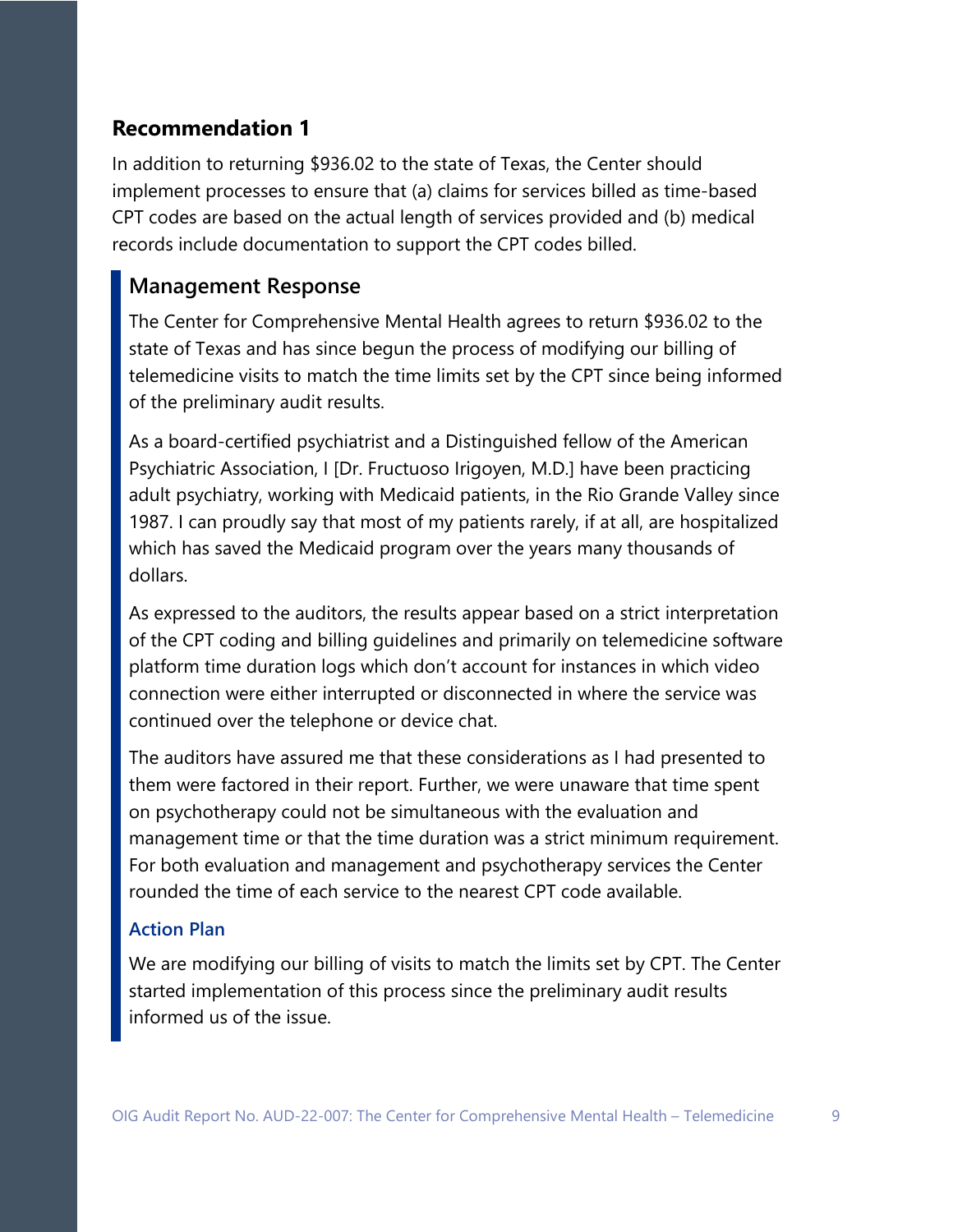Claim reviews will be performed by April 30, 2022, June 29, 2022 and December 26, 2022 to ensure 100% compliance with the CPT billing Guidelines.

#### **Responsible Managers**

Insurance Clerk supervised the Office Manager

Medical Director

## **Target Implementation Dates**

- April 30, 2022 30 Day Claim Review
- June 29, 2022 90 Day Claim Review
- December 26, 2022 180 Day Claim Review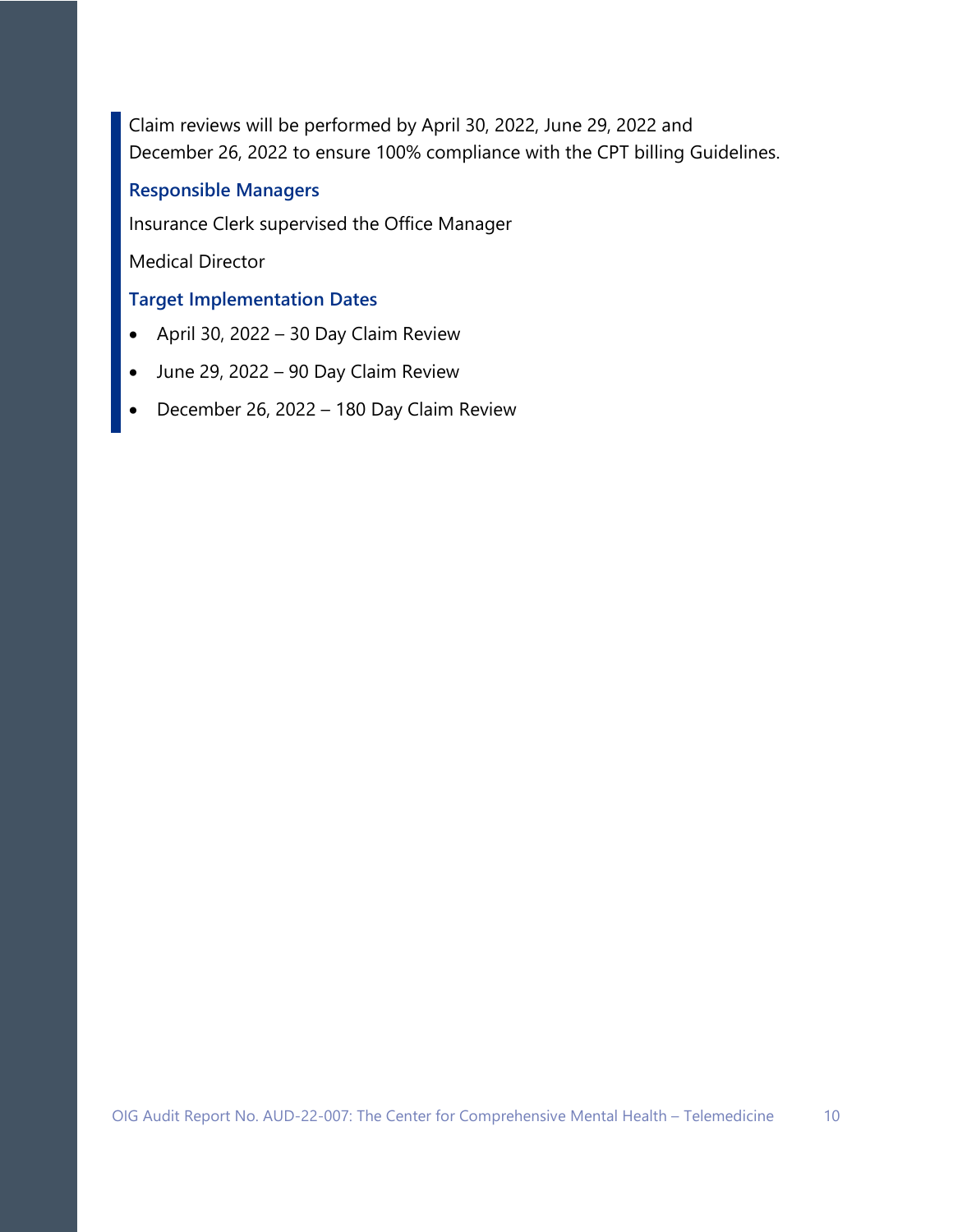## <span id="page-14-0"></span>**Chapter 2: The Center Did Not Notify Patients About Its Privacy Practices**

For all 29 claims tested for which the Center was required to provide notice of its privacy practices, the Center did not provide patients with required written or electronic notification of its privacy practices prior to evaluation or treatment via telemedicine services.

Physicians that communicate with patients by electronic communications other than telephone or facsimile must provide patients with written or electronic notification of the physicians' privacy practices prior to evaluation or treatment via a telemedicine medical service.<sup>[13](#page-14-1)</sup> The Center asserted that its privacy practices were (a) implied and understood by its patients and (b) sufficient given its long and ongoing relationship with the patients.

By not notifying its patients of its privacy practices, the Center did not comply with privacy requirements. As a result, the Center's patients may be unaware of risks to unauthorized access to their sensitive and confidential information.

### **Recommendation 2**

The Center should provide patients with written or electronic notification of its privacy practices prior to evaluation or treatment via telemedicine services.

### **Management Response**

We believed that the patient signing the form required to bill the insurance companies that contain an authorization for release of information to doctors, adjustors and insurance companies implied that all medical or psychological information shared by or to the patient was strictly confidential.

The audit team made me aware that we must give specific written or email notice of privacy or confidentiality to our patients regarding the use of telemedicine services.

<span id="page-14-1"></span><sup>13</sup> 22 Tex. Admin. Code § 174.4(1) (Nov. 26, 2017).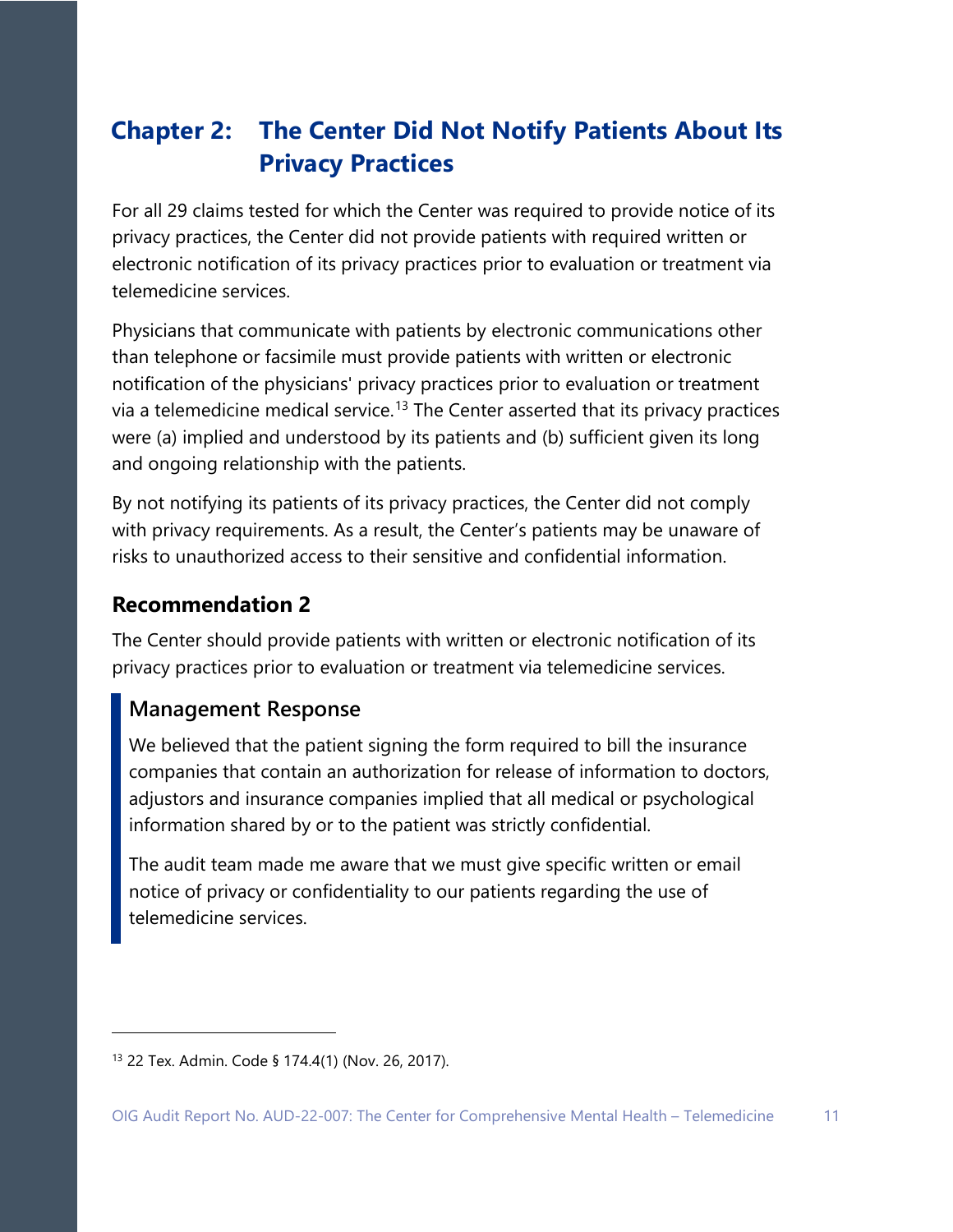All or most of the patients in the audit sample received a paper copy of our privacy policy but this has not been done recently and not at all since patients started receiving services through video or telephone conferences.

#### **Action Plan**

- 1. Review the existing Privacy Practices Notice, English and Spanish versions.
- 2. Update information (telephone number for privacy officer, add information about telemedicine services)
- 3. Prepare list of patients who can be reached for this purpose via e-mail
- 4. Prepare electronic Privacy Practice to be sent to patients of whom we have e-mail addresses. English and Spanish.
- 5. Reach out for those patients not reached via e-mail or those not acknowledging receipt of the notice.
- 6. Especially at returning to in-person services make the policy available at registration for an appointment.

#### **Responsible Managers**

Office Manager

Medical Director

#### **Target Implementation Dates**

- April 15, 2022 Review of existing policy to be completed.
- April 30, 2022 Preparation of electronic document and document to be sent to patients whose encounters were audited.
- May 30, 2022 Deliver electronic privacy practice document to all patients seen by telemedicine (video conferencing).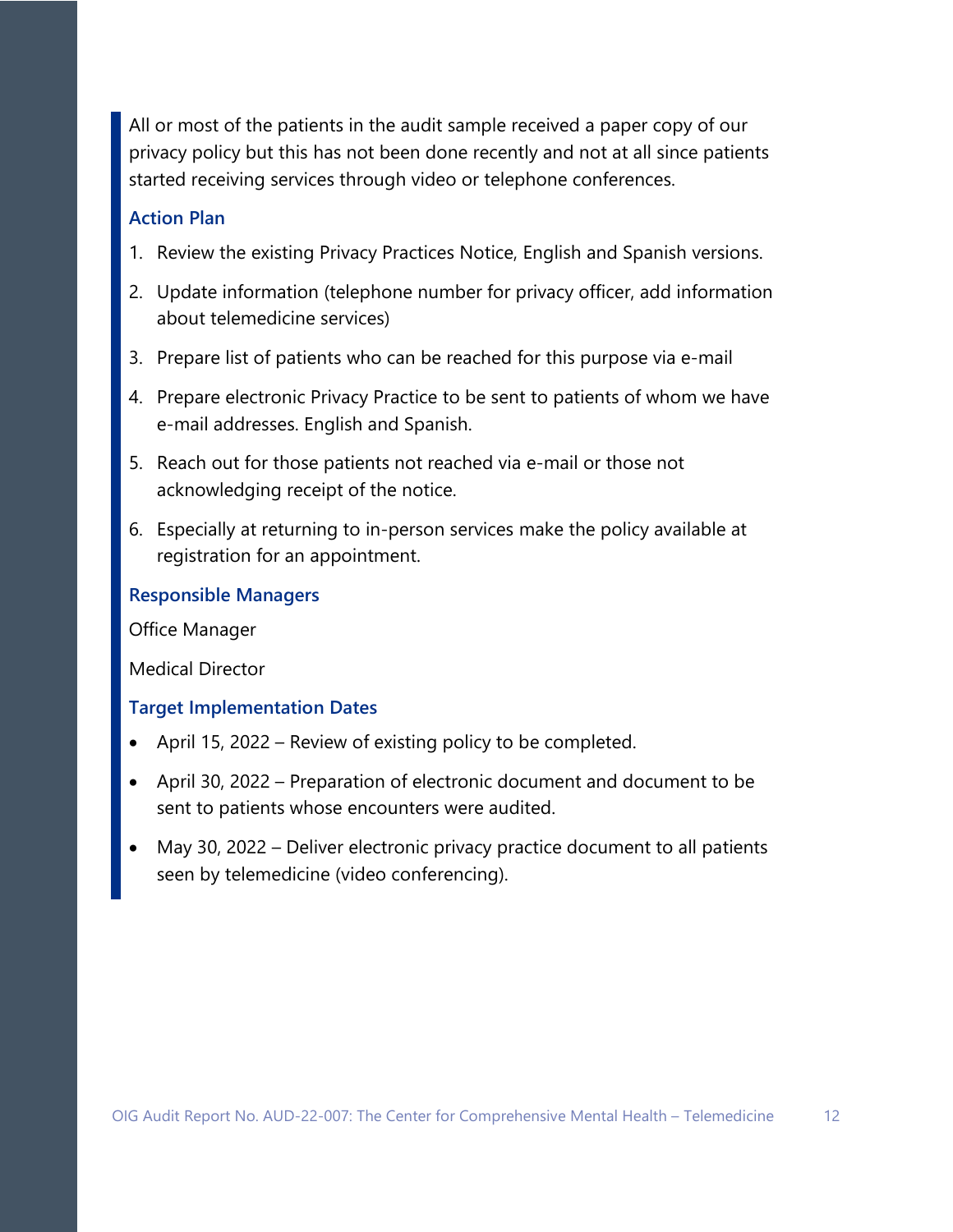# <span id="page-16-1"></span><span id="page-16-0"></span>**Appendix A: Objective, Scope, and Criteria**

## **Objective and Scope**

The audit objective was to determine whether telemedicine services provided by the Center during the COVID-19 waiver period (a) were billed accurately and (b) followed applicable requirements.

The audit scope includes Medicaid managed care telemedicine claims paid for evaluation and management services with add-on psychotherapy services for the period from June 1, 2020, through May 31, 2021, as well as a review of relevant internal controls.

## **Criteria**

OIG Audit used the following criteria to evaluate the information provided:

- 22 Tex. Admin. Code §§ 165.1 (2019), 174.4 (2017), 174.8 (2017), and 174.9 (2017)
- American Medical Association, *CPT 2020 Professional Edition* (2020) and *CPT 2021 Professional Edition* (2021)
- Texas Medicaid and Healthcare Partnership, "Texas Medicaid Fee Schedule – Physician" (2020 through 2021)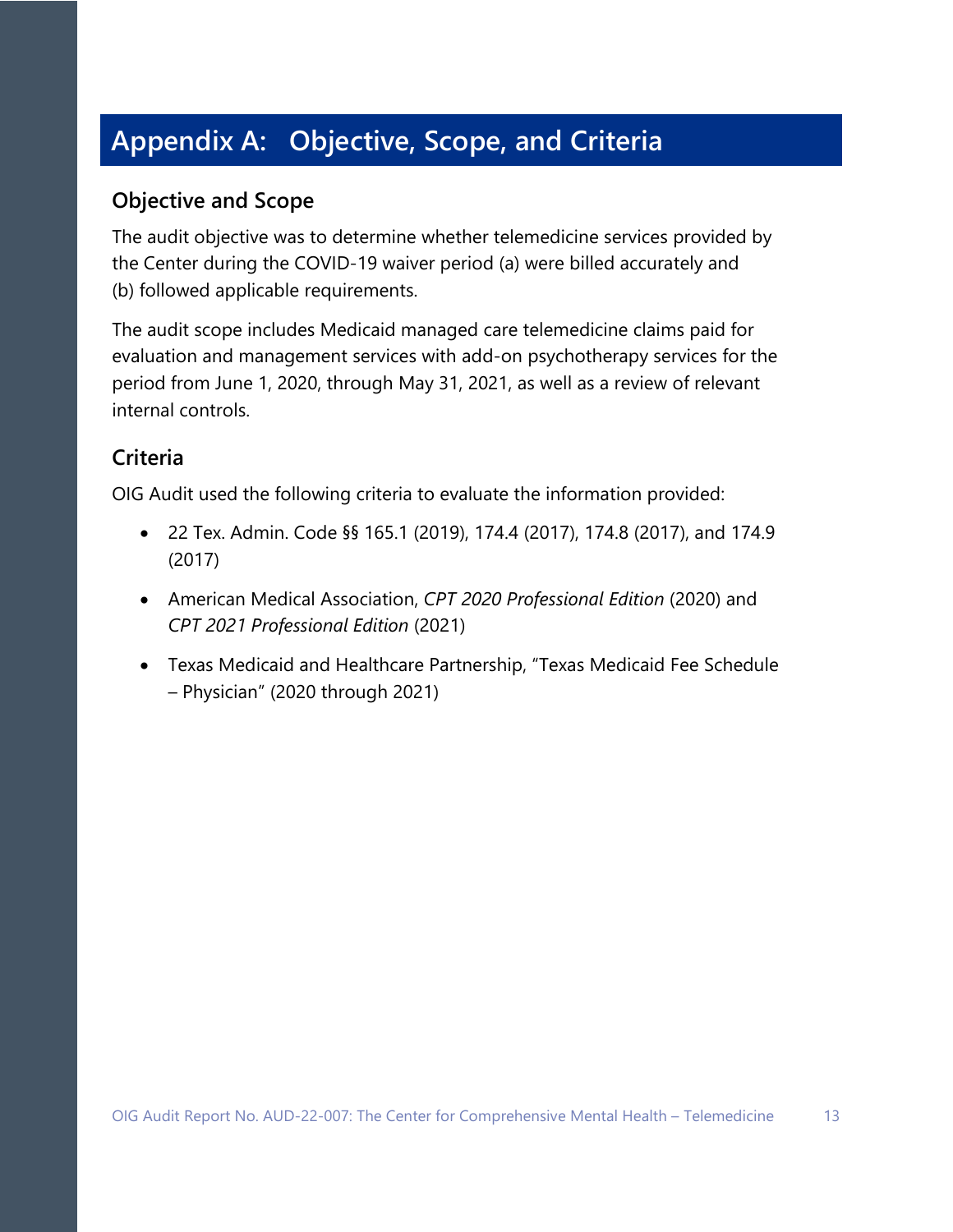# <span id="page-17-0"></span>**Appendix B: Methodology and Data Reliability**

OIG Audit issued an engagement letter to the Center on November 17, 2021, to provide information about the audit and conducted fieldwork from November 17, 2021, through February 24, 2022.

To accomplish the audit objective, auditors conducted interviews with the Center's management and staff and reviewed supporting documentation, including but not limited to, appointment schedules, telemedicine software logs, and progress notes.<sup>[14](#page-17-1)</sup>

OIG Audit reviewed a sample of 30 paid telemedicine claims for evaluation and management services with add-on psychotherapy services with dates of service from June 1, 2020, through May 31, 2021. After an initial assessment of Medicaid claims paid to the Center, OIG Audit selected non-statistical samples through random and risk-based selections. The samples of CPT codes associated with the paid claims were related to the provision and billing of evaluation and management services and psychotherapy services and consisted of (a) one sample of higher-complexity CPT codes and (b) a second sample of lower-complexity CPT codes. The samples could not be projected to the population.

OIG Audit also reviewed the Center's key controls for documenting and maintaining progress notes, including components of internal control,<sup>[15](#page-17-2)</sup> within the context of the audit objective.

#### **Data Reliability**

OIG Audit determined that the data used in this audit was sufficiently reliable for the purposes of the audit.

<span id="page-17-1"></span><sup>&</sup>lt;sup>14</sup> "Progress notes" are ongoing records of a patient's illness and treatment.

<span id="page-17-2"></span><sup>&</sup>lt;sup>15</sup> For more information on the components of internal control, see the United States Government Accountability Office's *Standards for Internal Control in the Federal Government*, (Sept. 2014), <https://www.gao.gov/assets/gao-14-704g.pdf> (accessed Apr. 16, 2021).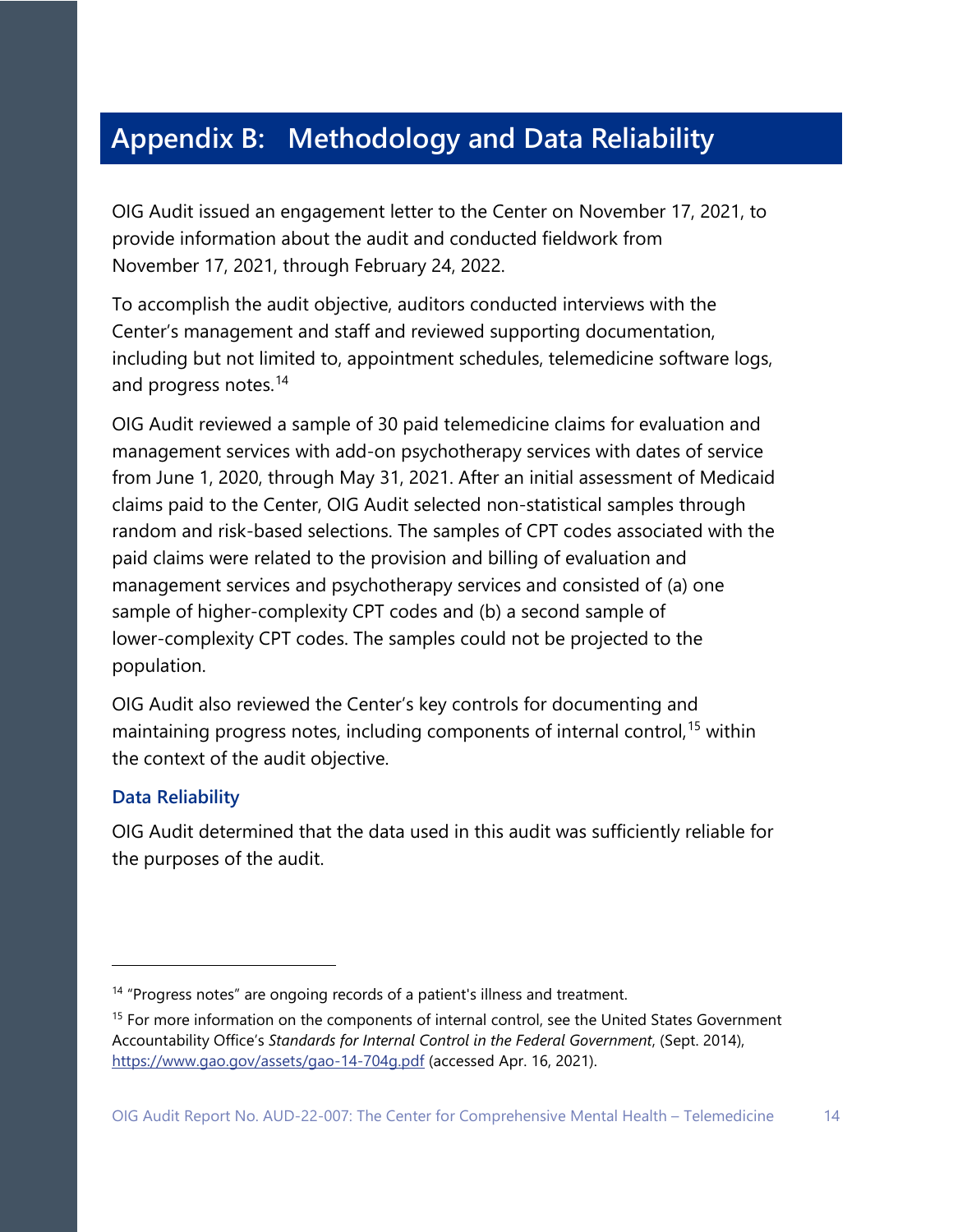# <span id="page-18-0"></span>**Appendix C: Resources for Additional Information**

The following resources provide additional information about the topics covered in this report.

**For more information on psychiatric services delivered via telemedicine:** 

"What is Telepsychiatry," American Psychiatric Association, <https://psychiatry.org/patients-families/telepsychiatry> (accessed Apr. 13, 2022)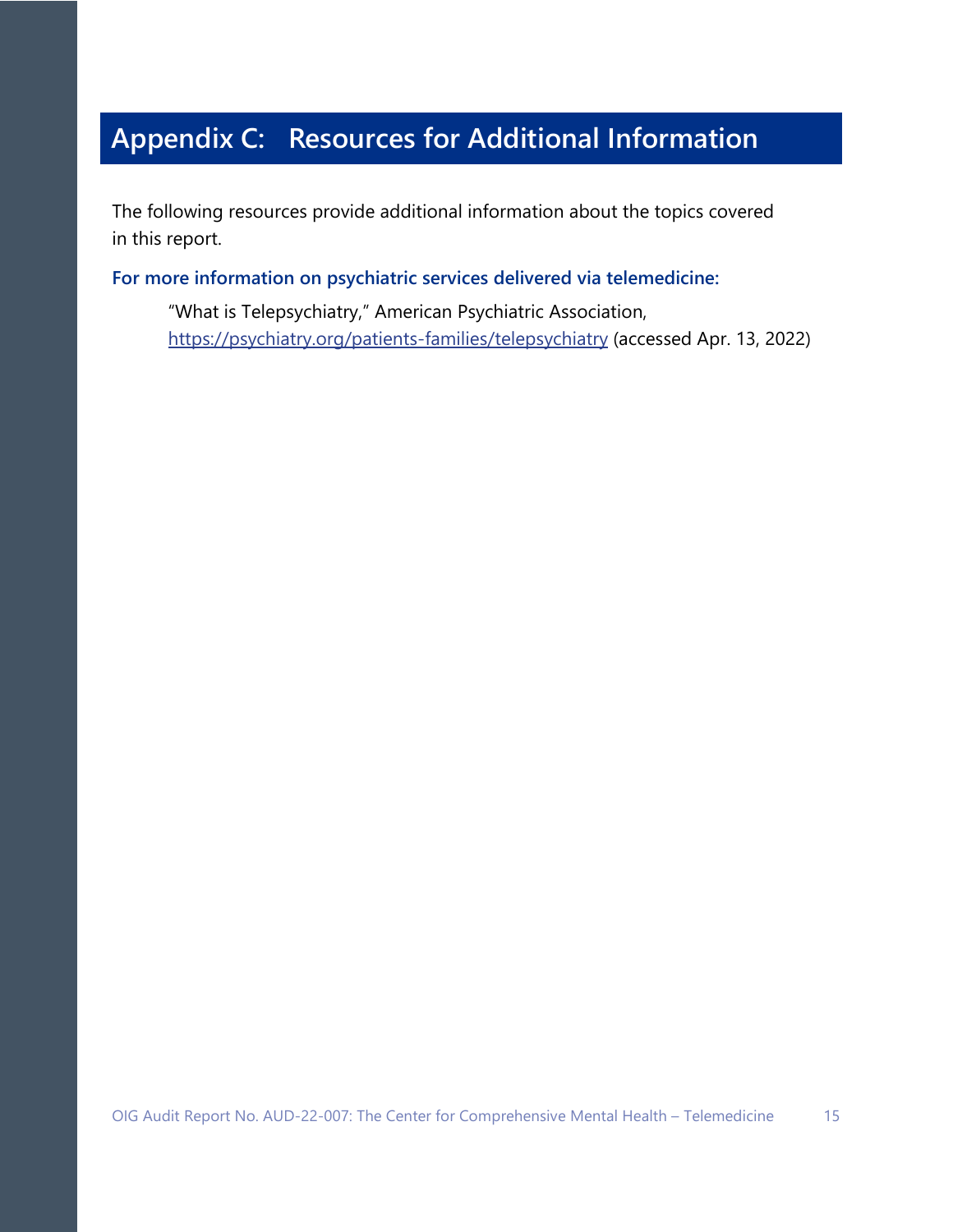# <span id="page-19-0"></span>**Appendix D: Report Team and Distribution**

#### **Report Team**

OIG staff members who contributed to this audit report include:

- Kacy J. VerColen, CPA, Deputy Inspector General of Audit and Inspections
- Parsons Townsend, CIA, CFE, CGAP, CCEP, Audit Director
- Joel Brophy, CIA, CFE, CRMA, CICA, Audit Director
- Melissa Larson, CIA, CISA, CFE, HCISPP, Senior Managing Auditor
- James Hicks, CISA, Senior Auditor
- Aleah Mays-Williams, Staff Auditor
- Annalisa Adams, Associate Auditor
- Brad Etnyre, CIA, CGAP, Quality Assurance Reviewer
- Ashley Rains, CFE, Senior Audit Operations Analyst

#### **Report Distribution**

#### **Health and Human Services**

- Cecile Erwin Young, Executive Commissioner
- Kate Hendrix, Chief of Staff
- Maurice McCreary, Jr., Chief Operating Officer
- Jordan Dixon, Chief Policy and Regulatory Officer
- Karen Ray, Chief Counsel
- Michelle Alletto, Chief Program and Services Officer
- Nicole Guerrero, Chief Audit Executive
- Stephanie Stephens, Chief Medicaid and CHIP Services Officer, Medicaid and CHIP Services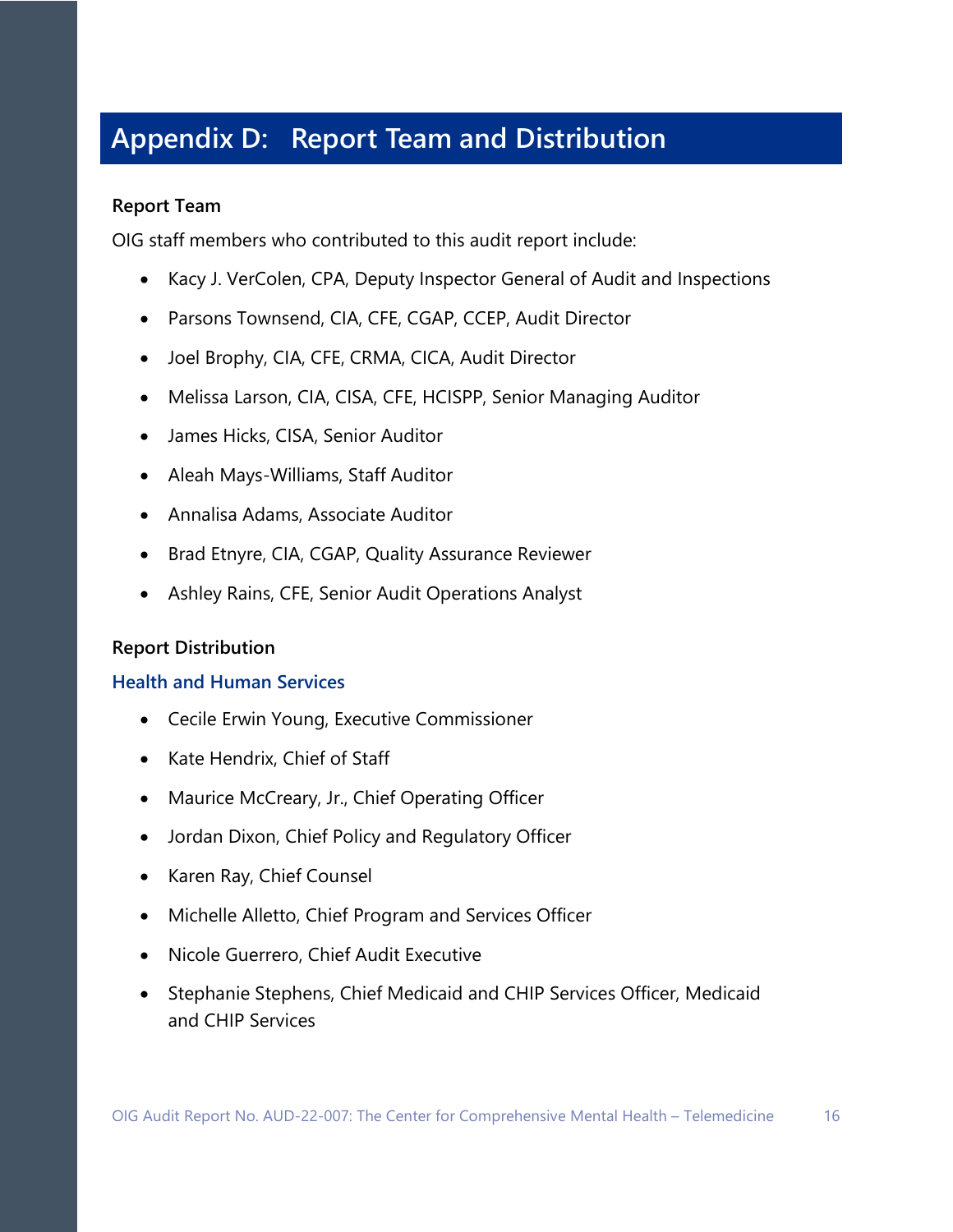- Emily Zalkovsky, Deputy State Medicaid Director, Medicaid and CHIP Services
- Shannon Kelley, Deputy Executive Commissioner for Managed Care
- Dana L. Collins, Interim Deputy Executive Commissioner for Operations, Medicaid and CHIP Services

#### **The Center for Comprehensive Mental Health**

- Dr. Fructuoso Irigoyen, MD, DLFAPA, Medical Director, The Center for Comprehensive Mental Health
- Josefina Irigoyen, Office Manager
- Sylvia Contreras, Insurance Clerk